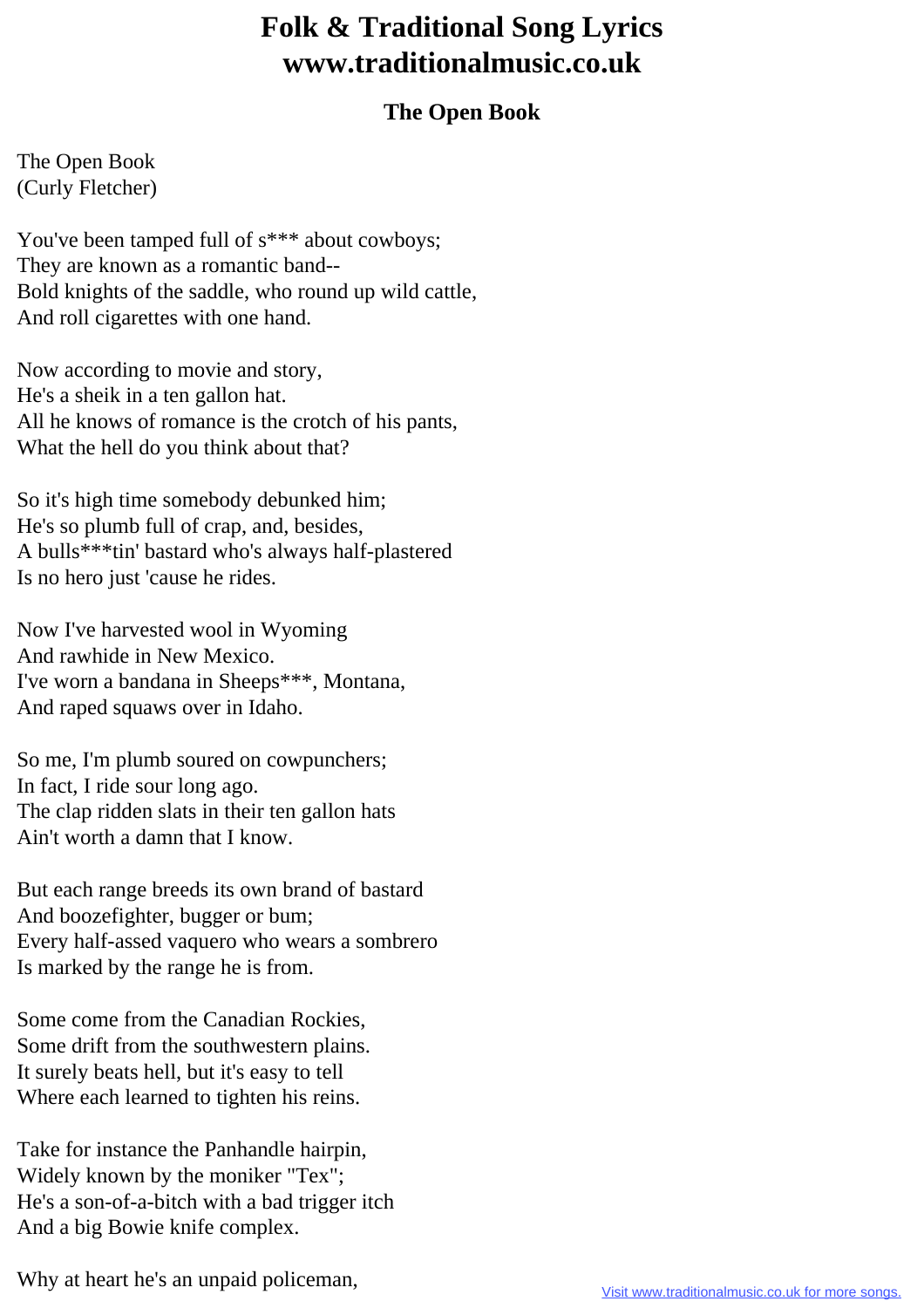And he'll brag of tough spots he's been in. But his powder is damp, and his gun hand will cramp When he draws near a cotton gin.

Take the clip-cock from California, He's been christened "The Native Son." A half-baked vaquero who has no dinero, But no worse than the general run.

He's a cross between a greaser and gringo, Produced by the whore from the mine, A renegade breed that's gone plumb to seed, Since the gold rush of forty-nine.

There's boosters from Oklahoma, And bastards from Arkansas, But they're just cotton pickers and tinhorn dice lickers With not too much in their craw.

There's the pistol prick out in Nebraska, He's known as the corn sucker class. From the cootie that crawls on his crab ridden balls To the piles that blister his ass.

Count the cocksman from Colorado, Where Pike's Peak ponders and broods. A miner and mucker, the phony cock-sucker, And his racket is wranglin' dudes.

He sponsors a double-rigged saddle; His gifts are the gifts of the gab; With a rope made of grass and teeth in his ass, The best he can get is the tab.

Take the "never sweat" from Nevada, He's known as the "Son of the Sage." A tinhorn card hustler and discard c\*\*\* rustler, A throw back to some ancient age.

He sponsors a center-fire saddle, And his brains have a chronic limp. Just a contrary fart and a cow thief at heart, And actually just a lunch bucket pimp.

Now we can't overlook Arizona; He's a son of the old Sacatone. An ornery critter and a famous bulls\*\*\*ter, About the sorriest seed ever sown.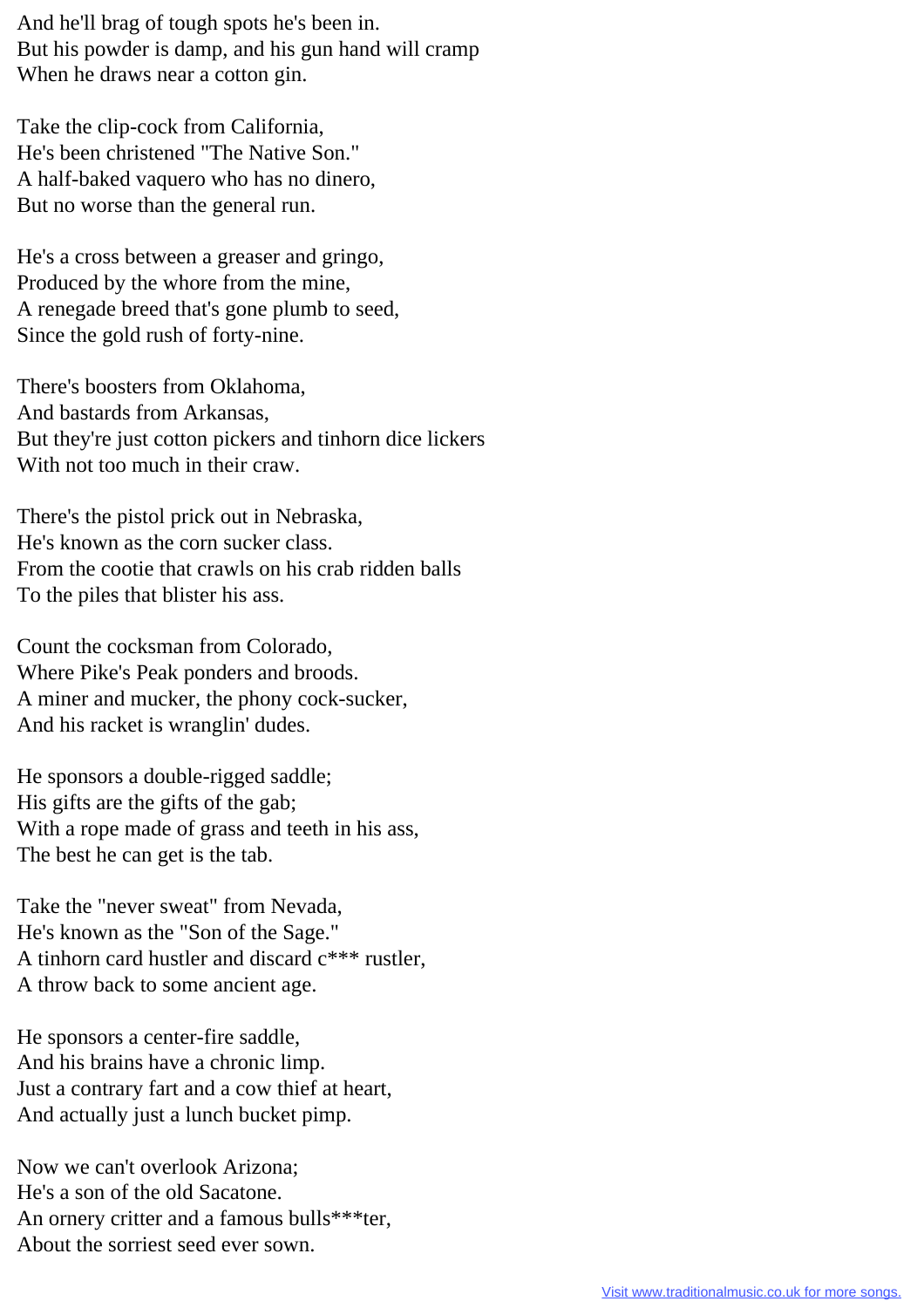He's bothered by Mexican heartburn With protruding piles and gut; A red hot tamale is right down his alley, 'Tis a diet his ass hole can't cut.

There's that whistle-prick out there in Utah; He was sired by old Brigham Young, The sap sucking swizzler and  $c^{***}$  cheating chiseler, Of the barrel he's only the bung.

Often called the crying Jack Mormon, His penchant is guzzling booze. He's got a round ass and can't ride nor lass', And he'd give a sad jackass the blues.

There's a flute blower out in Dakota, Just a liar, and, what's more, A psalm singing sooner, a guitar picking crooner And as worthless as tits on a boar.

His tongue is diseased with diarrhea, The half-breed gut eating tramp. He knows more of plows than he savies of cows, And was born with his ass in a cramp.

That greaser from down in Chihuahua, He claims he's a cowpuncher, too. He curses the gringo in that Mexican lingo, But that's about all he can do.

He sponsors a rawhide riata, And he straddles a silver trimmed rig; Just a counterfeit chump, the result of a hump, Twixt a Spaniard, a Yaqui, and a Jig.

There's a herd in the Hollywood movies; You can find them at Sunset and Gower. And brother to brother they bulls\*\*\* each other, And just bellyache by the hour.

'Course they're just a mixed bunch of bastards Of that there is damn little doubt. And each sorry hand wears the mark of the brand Of the country that had him run out.

All in all, they're considered half-witted And the curse of the wide open west. Whether Canada twister or Oregon mister, They're just sons of bitches at best.